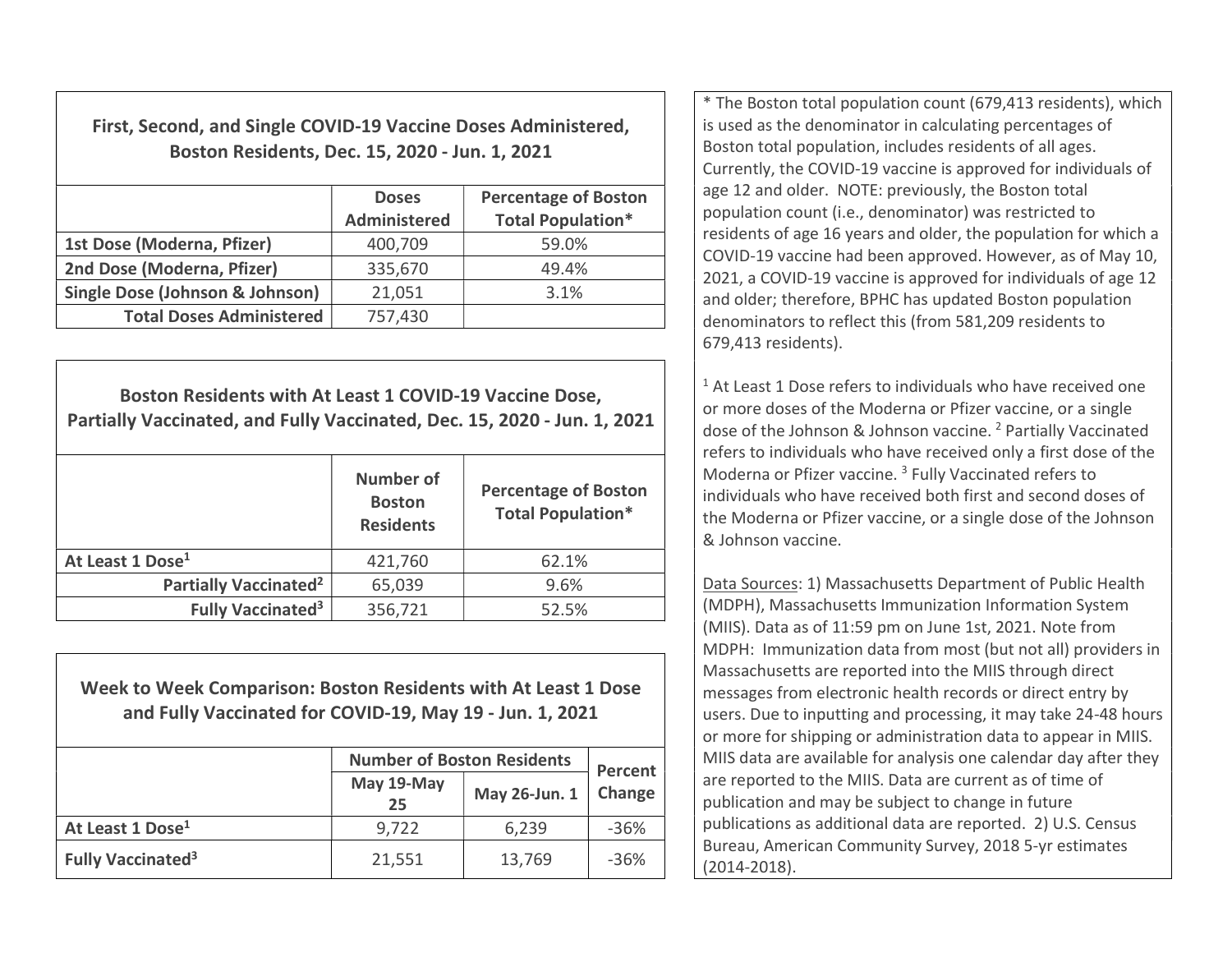

\* N is equal to total number of individuals receiving their initial dose in the 10-week period.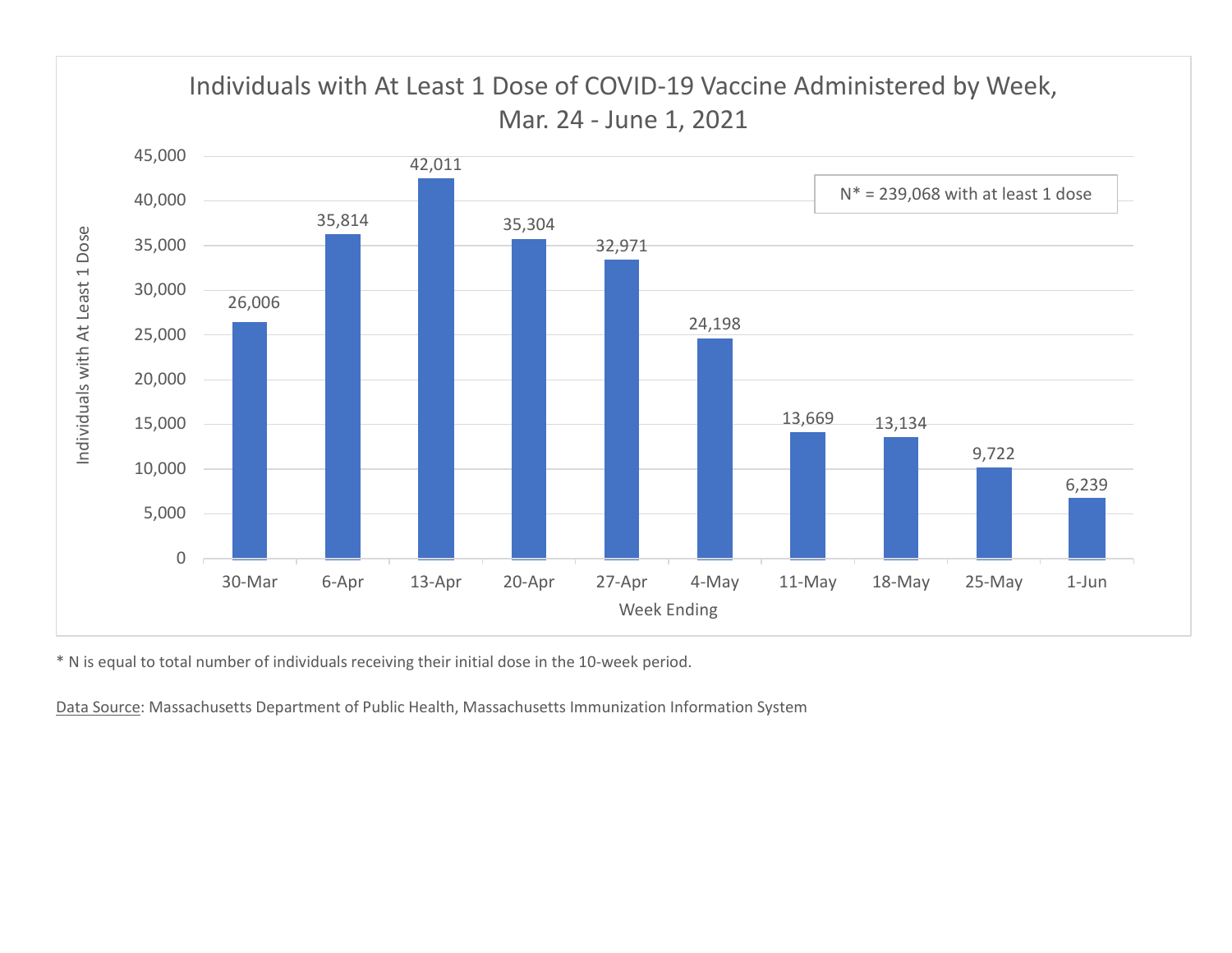

\* N is equal to total number of individuals receiving their final dose in the 10-week period.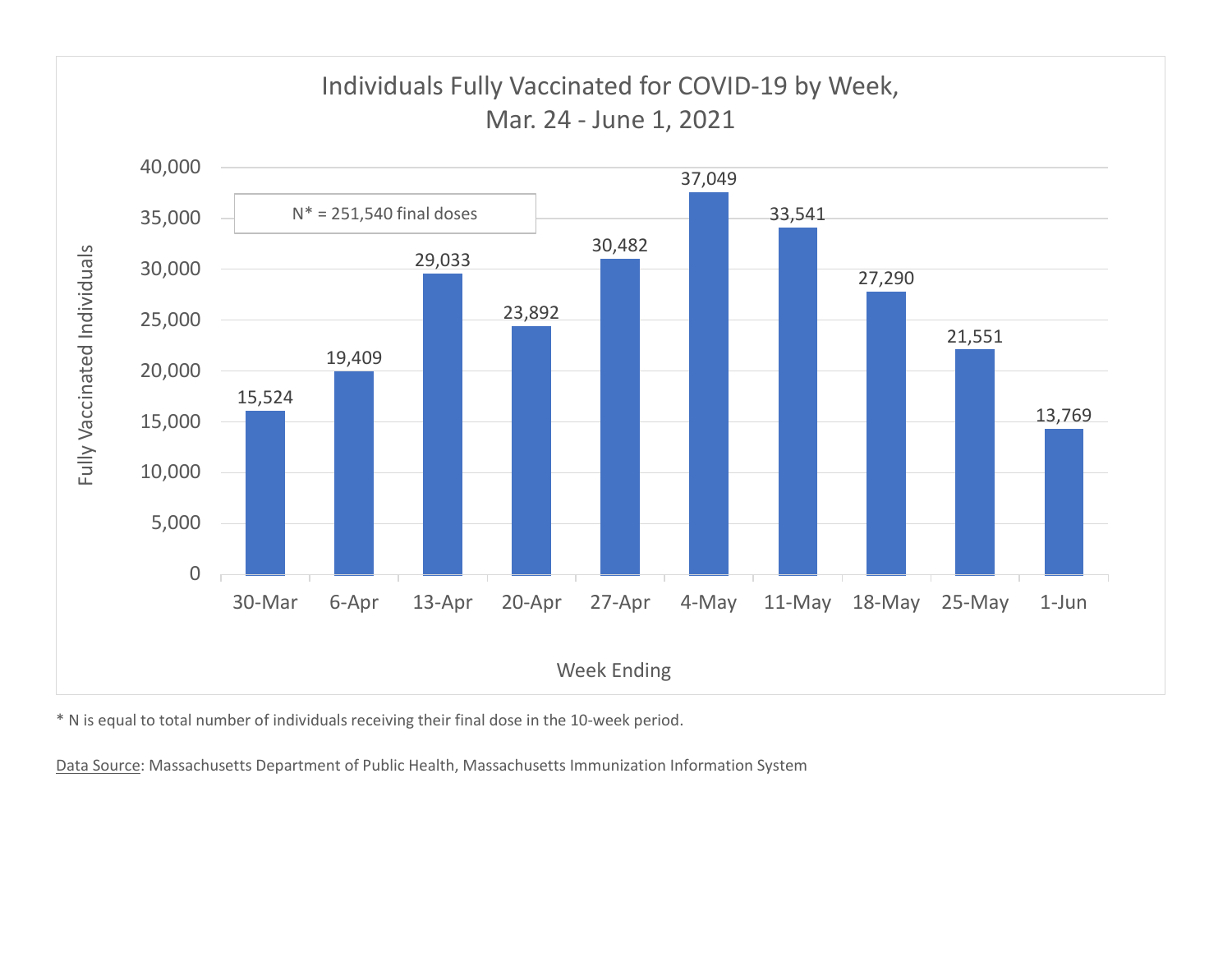

Data Source: Massachusetts Department of Public Health, Massachusetts Immunization Information System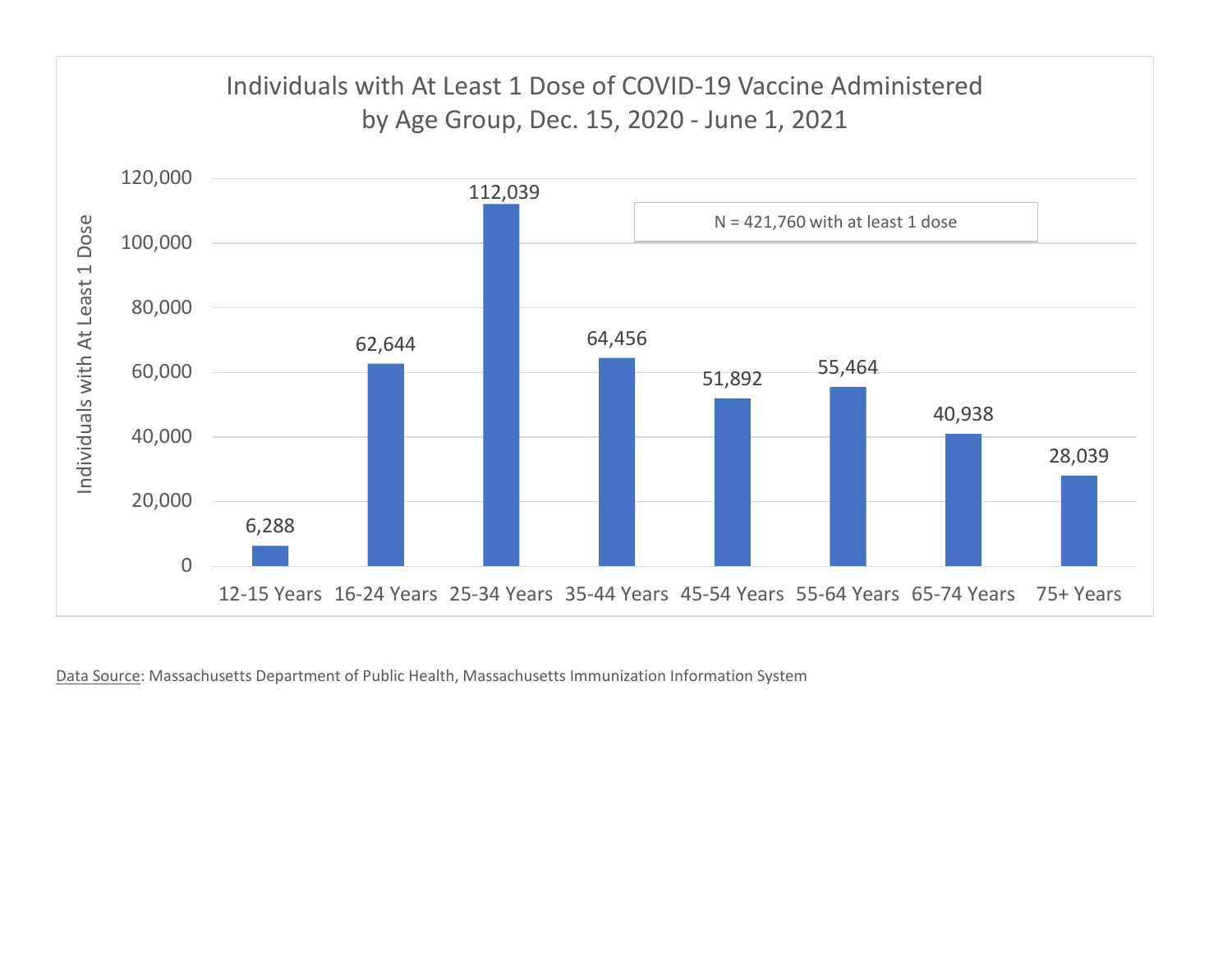

NOTE: The percentage of vaccinated individuals ages 12-15 years has been updated in this report (REVISED AUGUST 16, 2021). Please disregard the vaccination percentages for age group 12-15 years included in previous versions of this report.

Percentage of overall Boston population with at least 1 dose = 62.1%.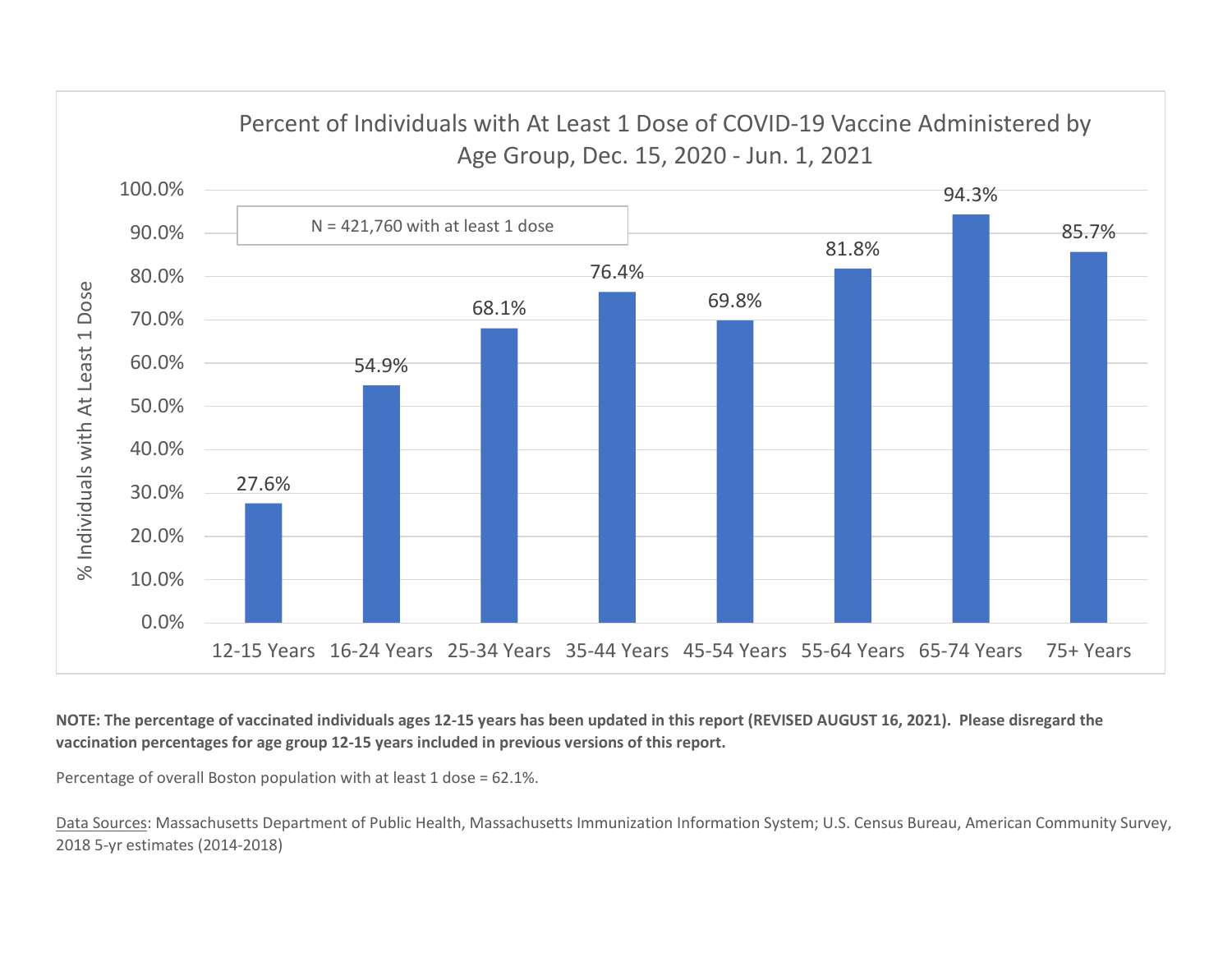

\* N varies from the Total N of Fully Vaccinated individuals (342,137) due to required suppression of data for any given age group that has <30 individuals represented.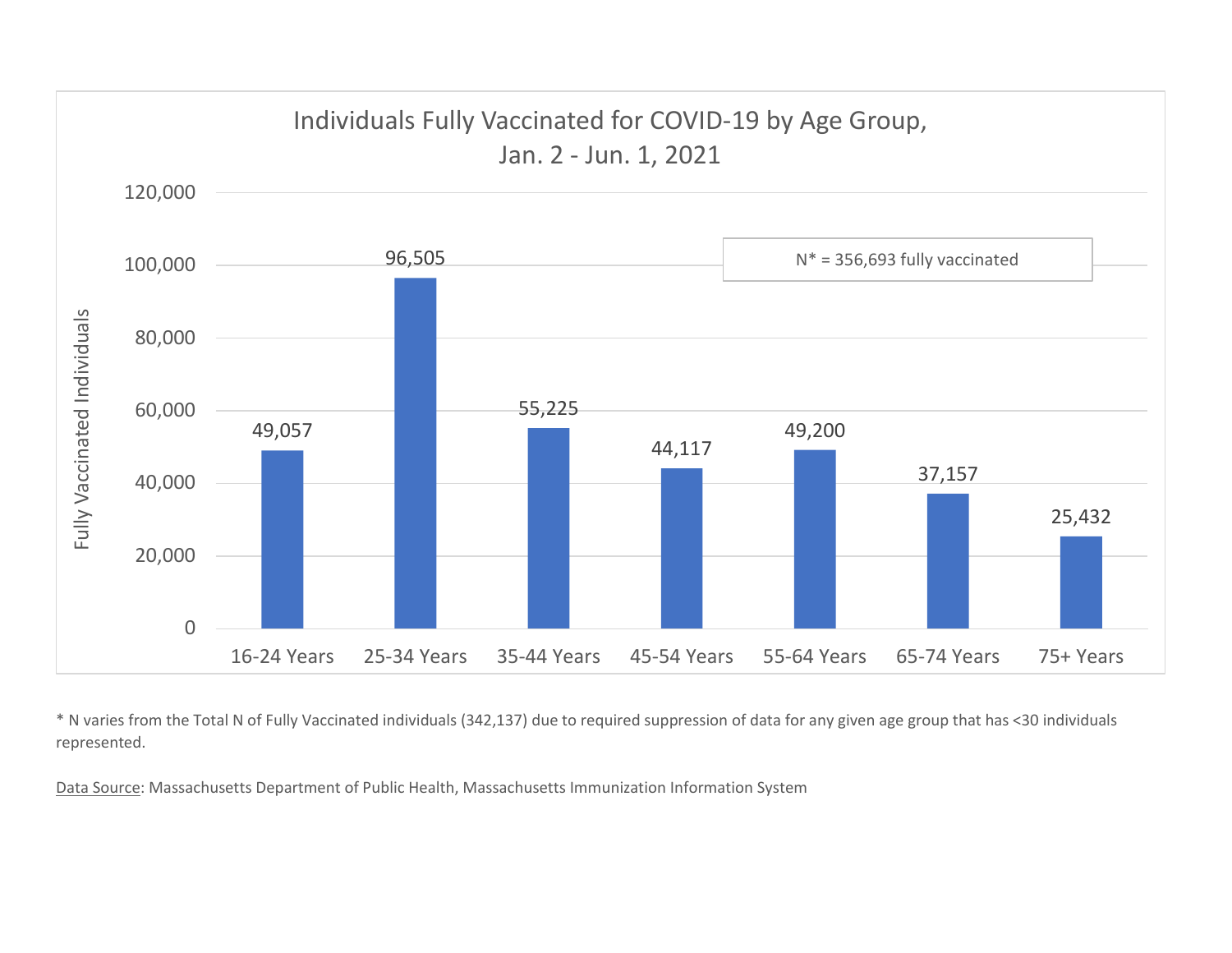

\* N varies from the Total N of Fully Vaccinated individuals (356,721) due to required suppression of data for any given age group that has <30 individuals represented.

Percentage of overall Boston population fully vaccinated = 52.5%.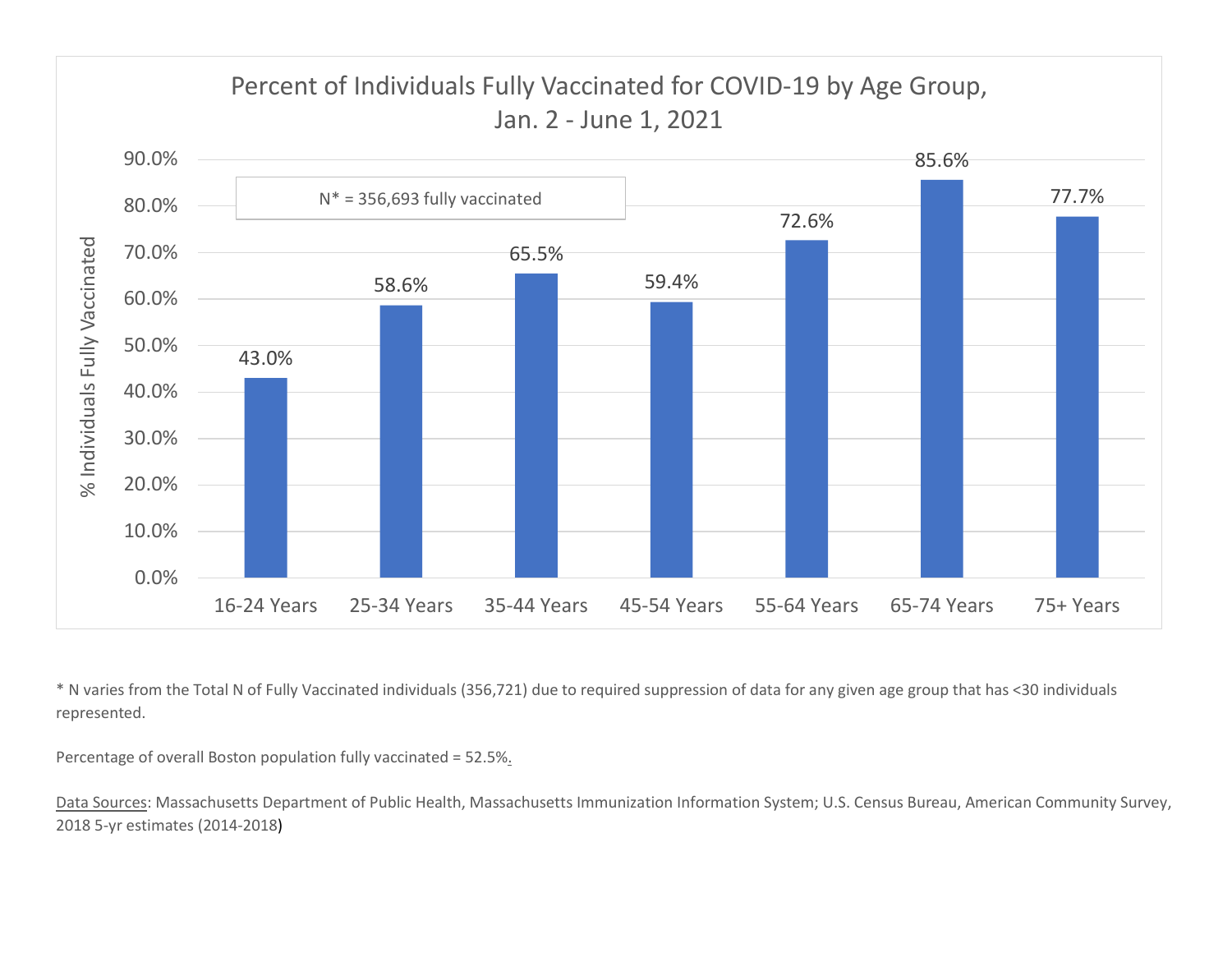

Asian/PI = Asian, Native Hawaiian, and Pacific Islander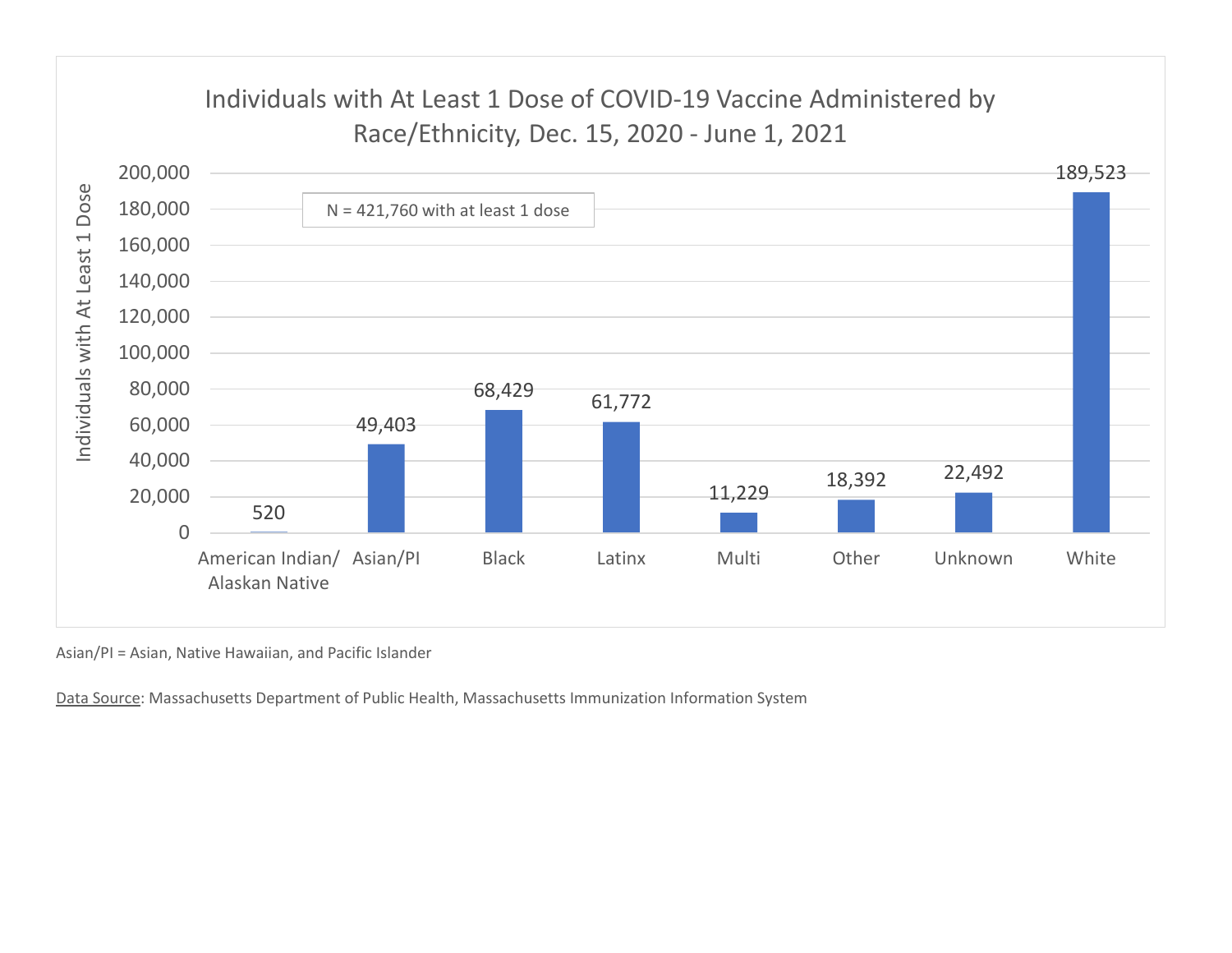

Asian/PI = Asian, Native Hawaiian, and Pacific Islander

\* N varies from Total N of Individuals with At Least 1 Dose (421,760) because data for residents who identify as Multiracial, Other, or Unknown are not included in this chart due to lack of comparable population data.

Percentage of overall Boston population with at least 1 dose = 62.1%.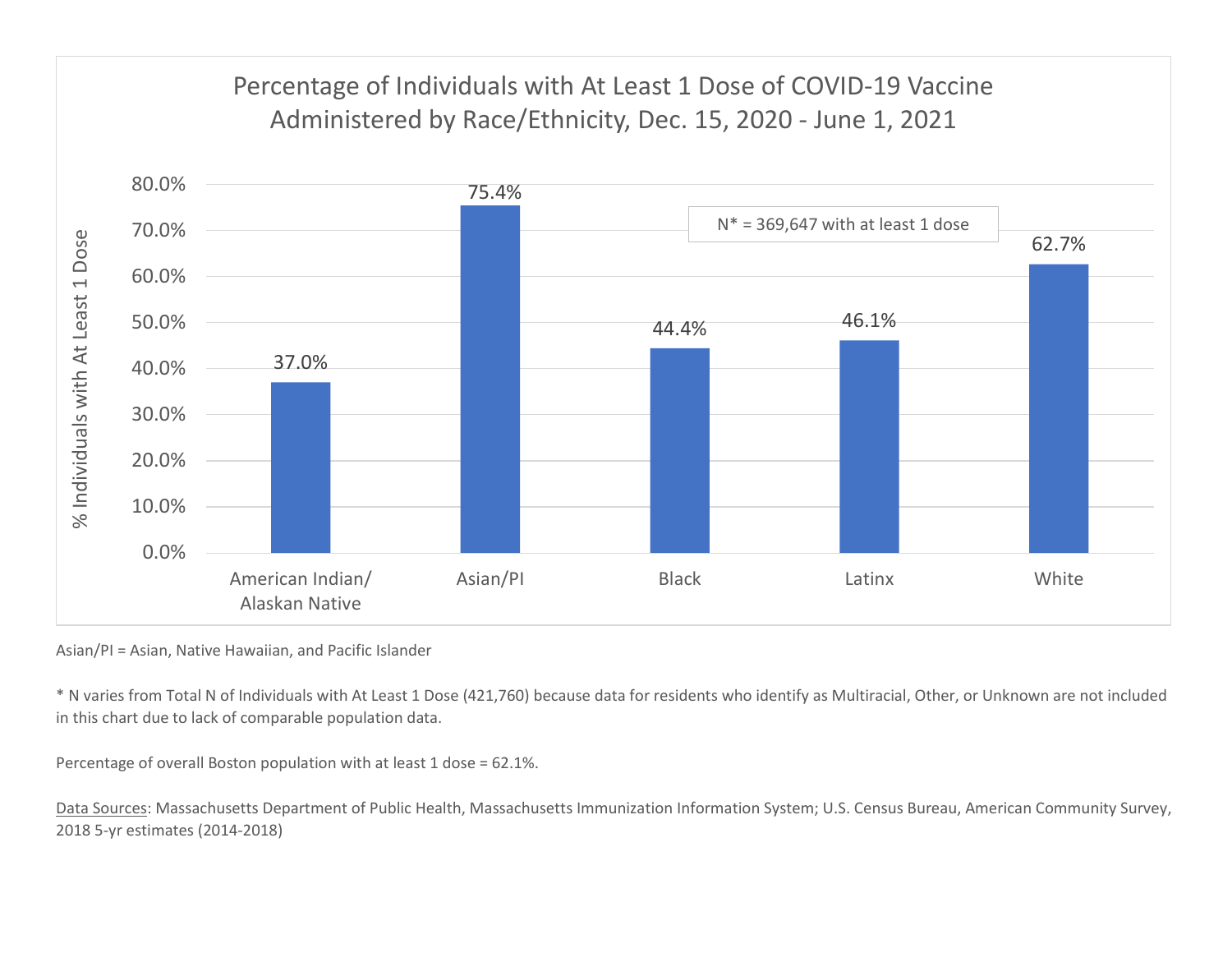

Asian/PI = Asian, Native Hawaiian, and Pacific Islander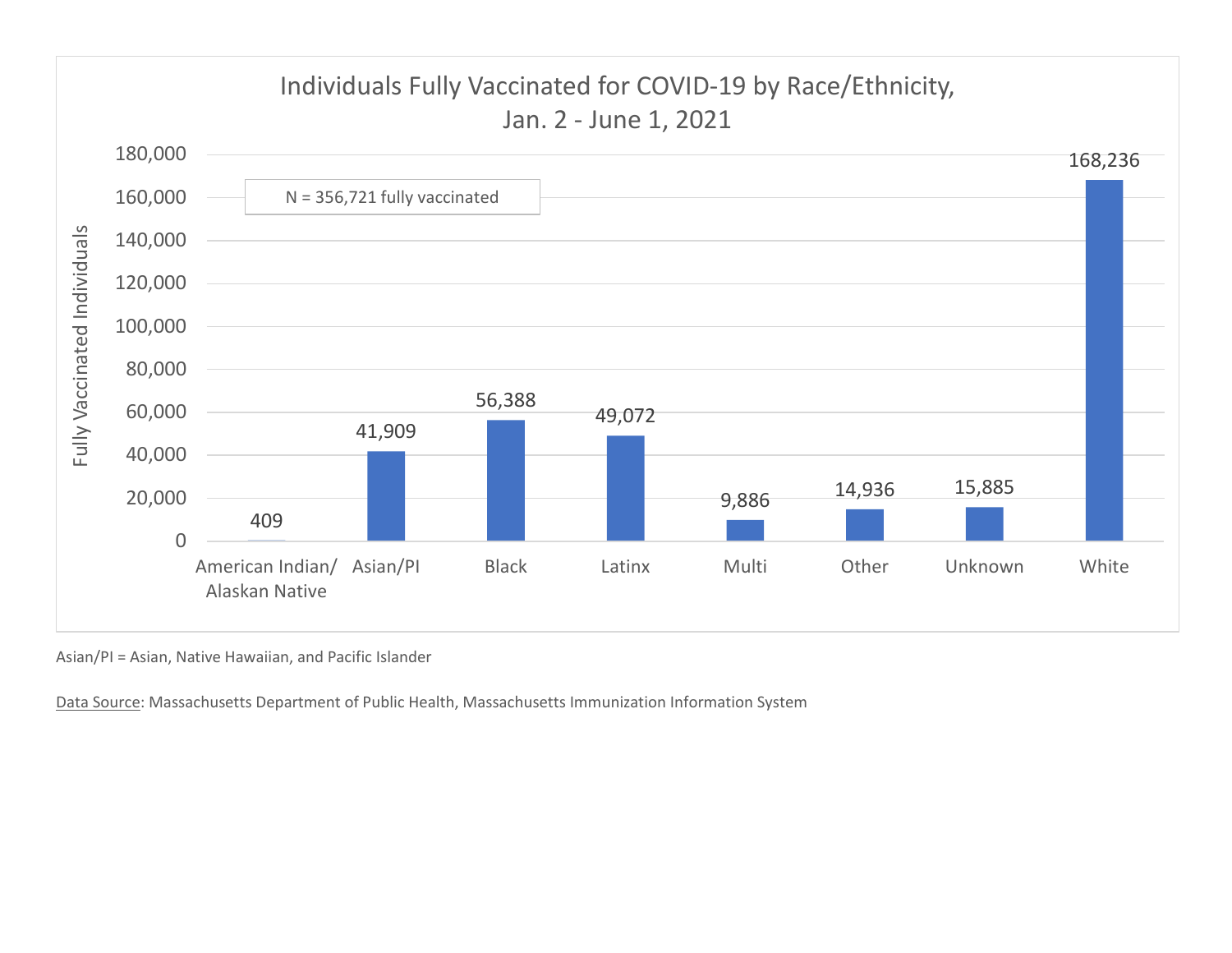

Asian/PI = Asian, Native Hawaiian, and Pacific Islander

\* N varies from Total N of Fully Vaccinated Individuals (356,721) because data for residents who identify as Multiracial, Other, or Unknown are not included in this chart due to lack of comparable population data.

Percentage of overall Boston population fully vaccinated = 52.5%.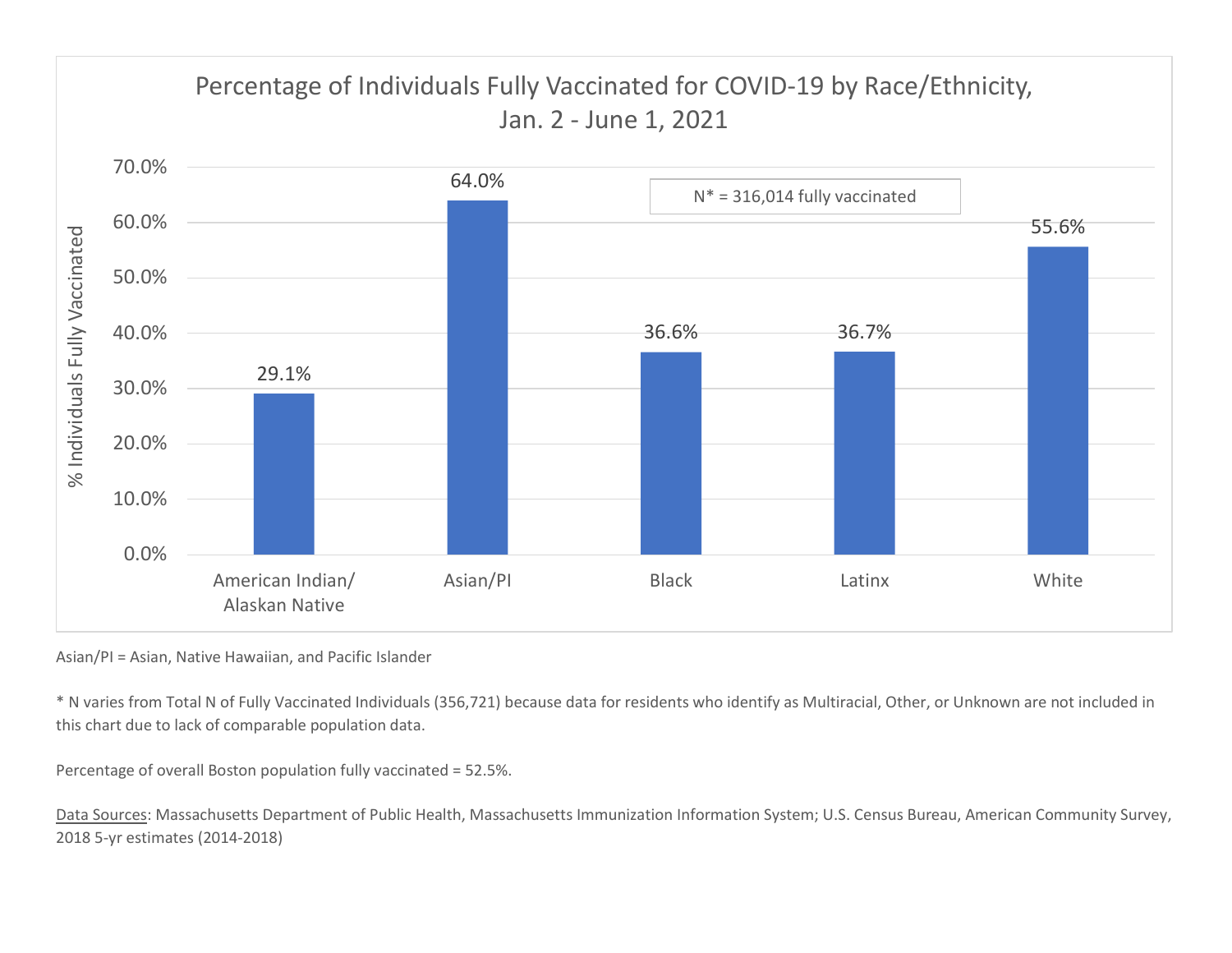

BB/BH/DT/NE/WE = Back Bay/Beacon Hill/Downtown/North End/West End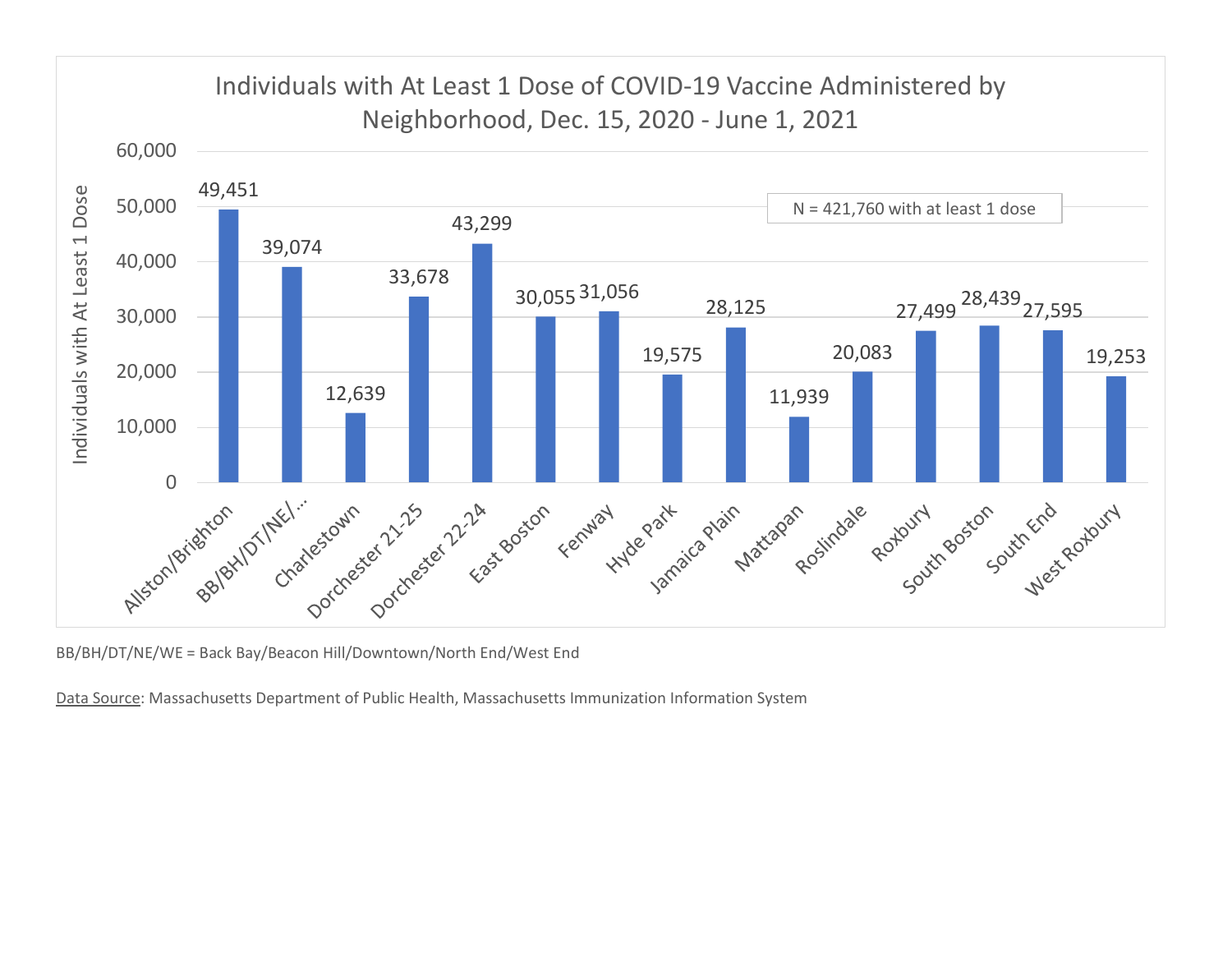

BB/BH/DT/NE/WE = Back Bay/Beacon Hill/Downtown/North End/West End

Percentage of overall Boston population with at least 1 dose = 62.1%.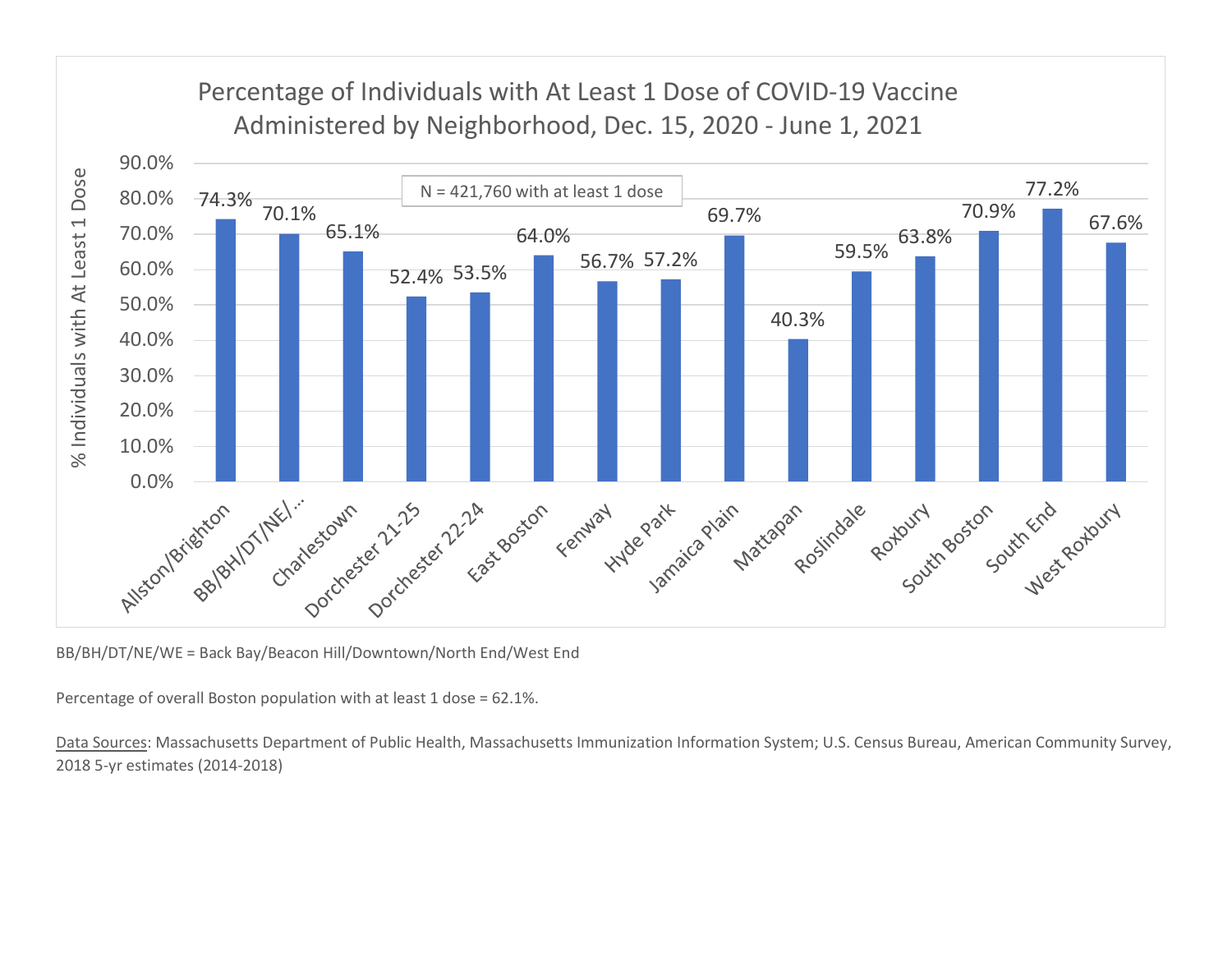

BB/BH/DT/NE/WE = Back Bay/Beacon Hill/Downtown/North End/West End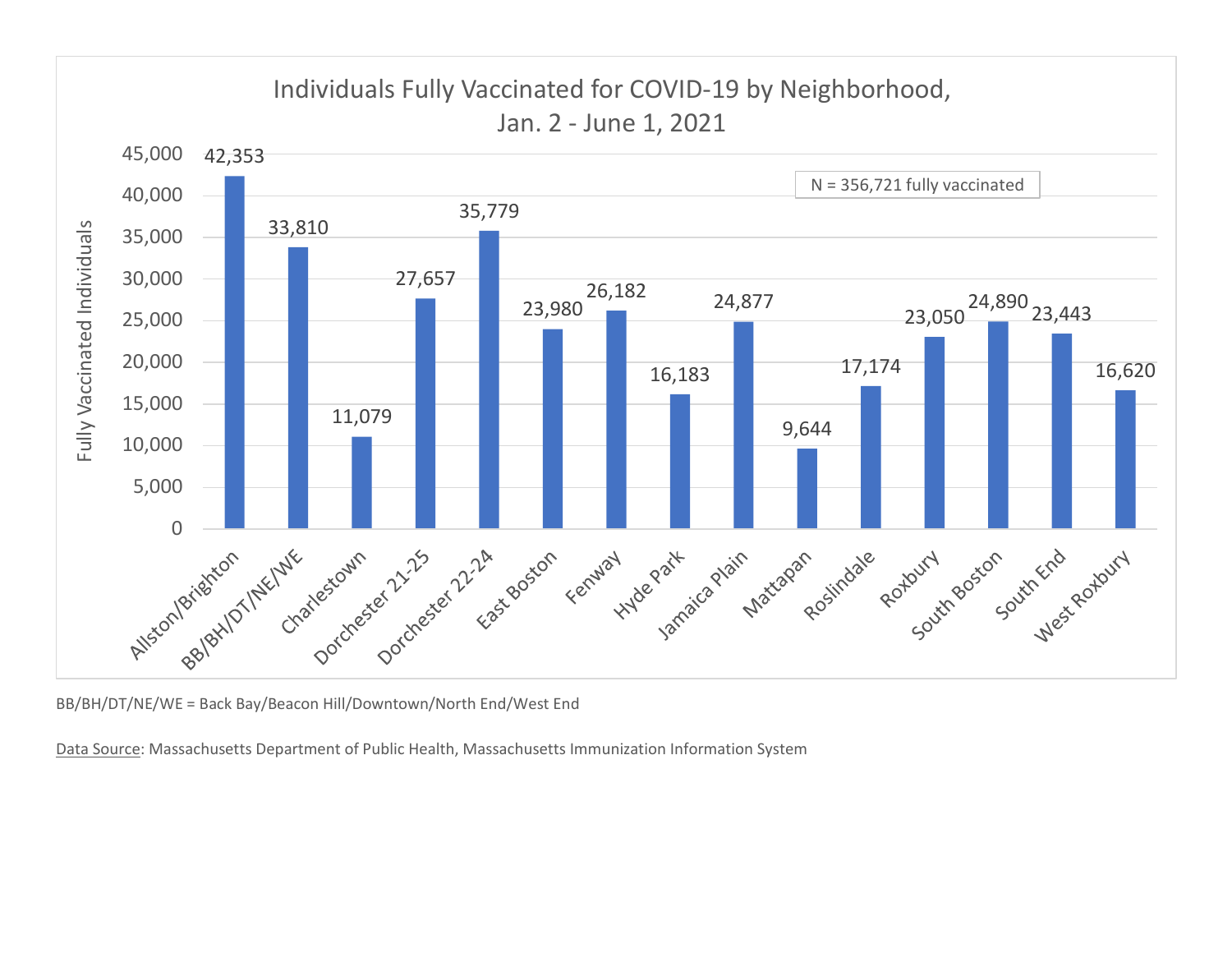

BB/BH/DT/NE/WE = Back Bay/Beacon Hill/Downtown/North End/West End

Percentage of overall Boston population fully vaccinated = 52.5%.